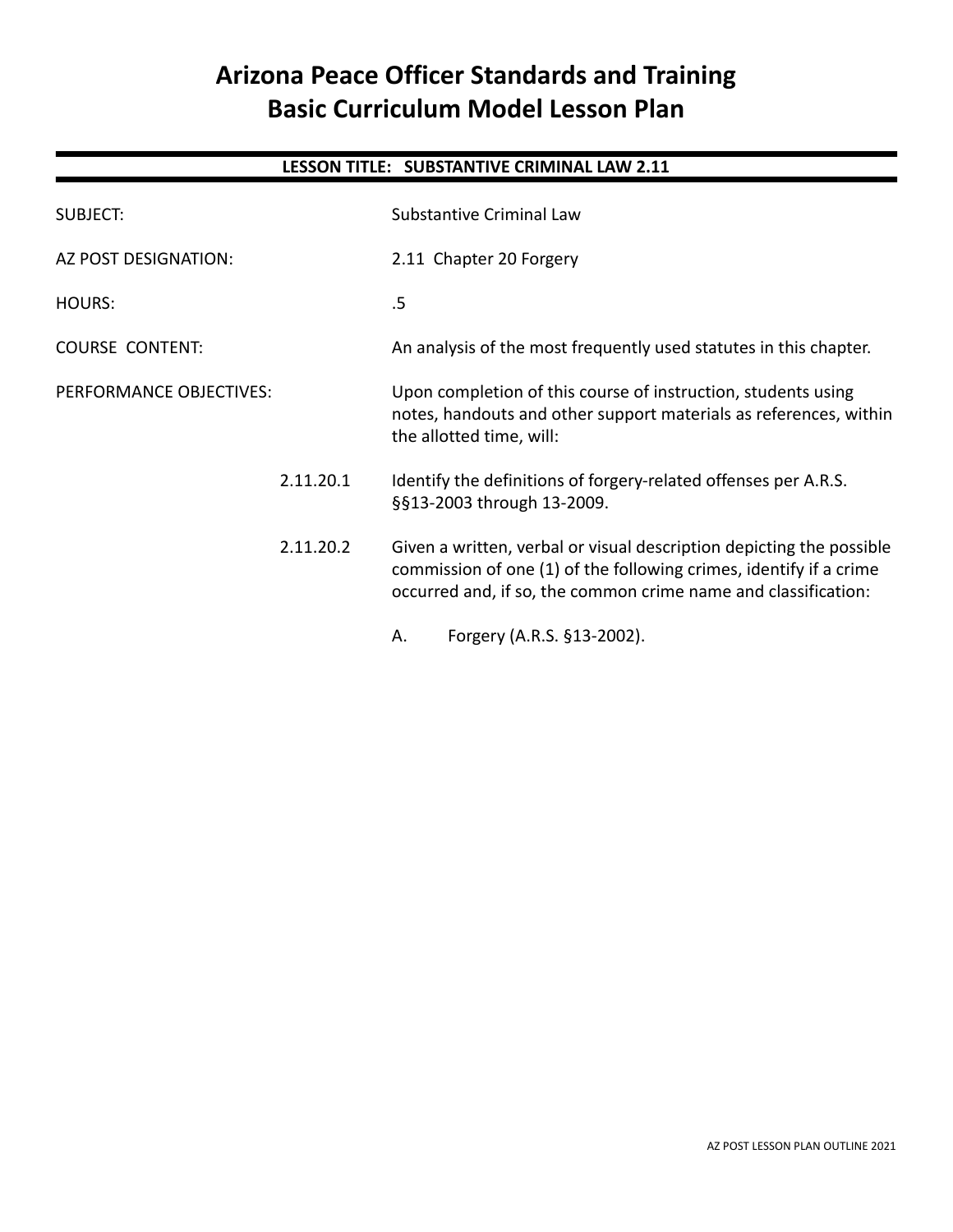# **LESSON TITLE: SUBSTANTIVE CRIMINAL LAW CHAPTER 20 FORGERY PAGE: 2**

| DATE FIRST PREPARED:           | November 2000                                            |                     |  |
|--------------------------------|----------------------------------------------------------|---------------------|--|
| <b>PREPARED BY:</b>            | <b>SME Committee</b>                                     |                     |  |
| <b>REVIEWED - REVISED:</b>     | <b>SME Committee</b>                                     | DATE: May 2002      |  |
| <b>REVIEWED - REVISED:</b>     | Sgt. George Sloane 12817, T. P.D.                        | DATE: August 2002   |  |
| <b>REVIEWED - REVISED:</b>     | <b>SME Committee</b>                                     | DATE: April 2003    |  |
| <b>REVIEWED - REVISED:</b>     | Sgt. George Sloane 12817, T.P.D.                         | DATE: January 2004  |  |
| <b>REVIEWED - REVISED:</b>     | <b>SME Committee</b>                                     | DATE: May 2006      |  |
| <b>REVIEWED - REVISED:</b>     | <b>SME Committee</b>                                     | DATE: February 2009 |  |
| <b>REVIEWED - REVISED:</b>     | <b>SME Committee</b>                                     | DATE: October 2010  |  |
| <b>REVIEWED - REVISED:</b>     | <b>SME Committee</b>                                     | DATE: November 2011 |  |
| <b>REVIEWED - REVISED:</b>     | <b>SME Committee</b>                                     | DATE: August 2019   |  |
| REVIEWED - REVISED:            | <b>SME Committee</b>                                     | DATE: February 2021 |  |
| <b>REVIEWED - REVISED:</b>     | AZPOST (DocX)                                            | DATE: January 2022  |  |
| AZ POST - APPROVAL:            | <b>Steve Enteman</b>                                     | DATE: August 2019   |  |
| AZ POST - APPROVAL:            | <b>Mandy Faust</b>                                       | DATE: February 2021 |  |
| AZ POST - APPROVAL:            | Lori Wait                                                | DATE: January 2022  |  |
| <b>INSTRUCTOR REFERENCES:</b>  | A.R.S. Title 13                                          |                     |  |
| <b>CLASS LEVEL:</b>            | Student                                                  |                     |  |
| <b>TRAINING AIDS:</b>          | http://www.azleg.gov/ArizonaRevisedStatutes.asp          |                     |  |
| <b>INSTRUCTIONAL STRATEGY:</b> | Interactive lecture.                                     |                     |  |
| <b>SUCCESS CRITERIA:</b>       | 70% or higher on a written, multiple-choice examination. |                     |  |
| <b>COMPUTER FILE NAME:</b>     | 2-11 Ch 20 Forgery & related                             |                     |  |
| DATE RELEASE TO THE SHAREFILE: | May 27, 2022                                             |                     |  |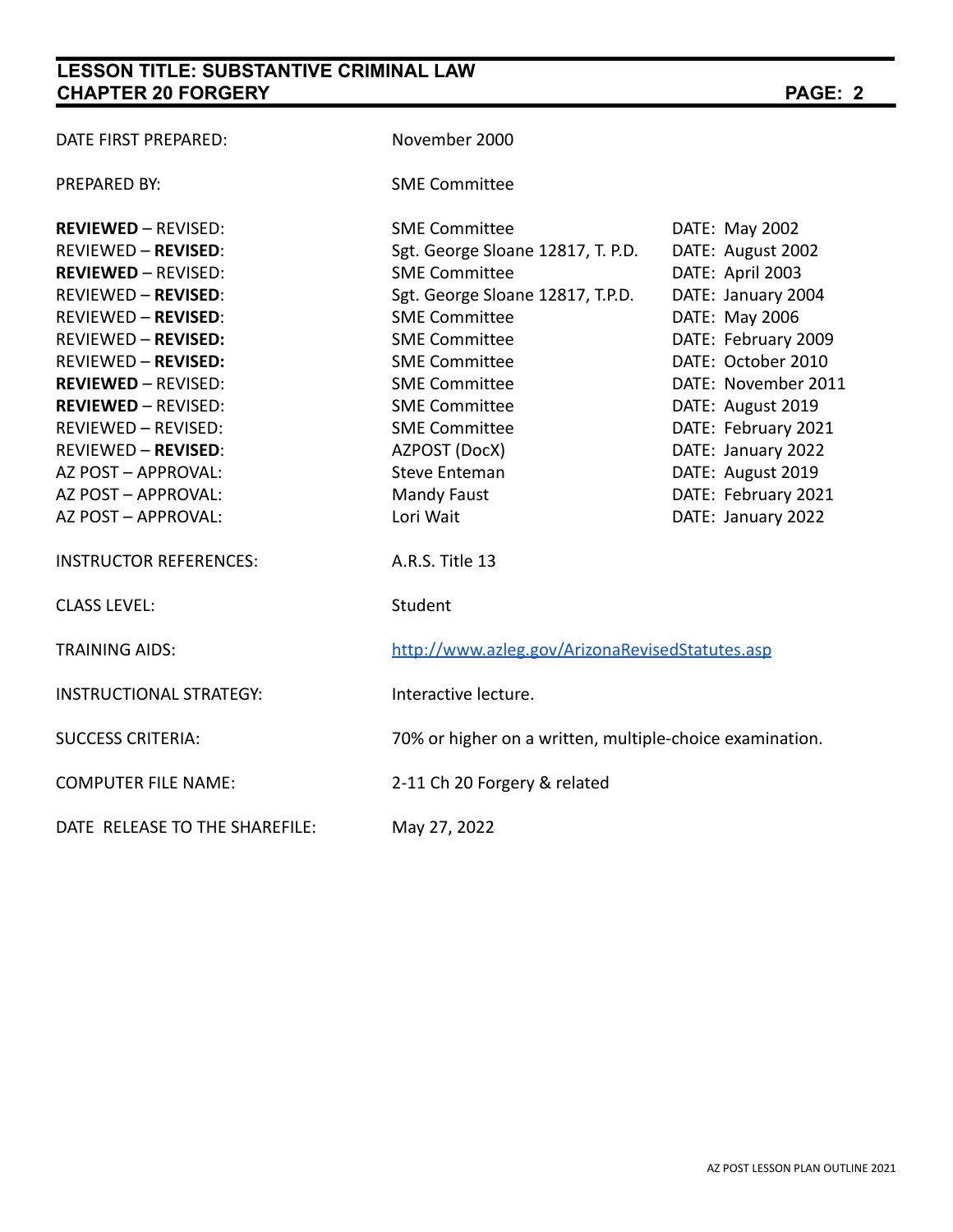### **I. INTRODUCTION**

- A. Instructor (self) introduction.
- B. Preview of performance objectives. *INSTRUCTOR NOTE: Use if taught as a "Stand alone" lesson plan.*

### **II. 13-2001 – DEFINITIONS** *Implied by P. O. 2.11.20.1*

- A. Access device means any card, token, code, account number, electronic serial number, mobile or personal identification number, password, encryption key, biometric identifier or other means of account access, including a canceled or revoked access device that can be used alone, or in conjunction with another access device, to obtain money, goods, services, computer or network access or any other thing of value that can be used to initiate a transfer of anything of value.
- B. Coin machine means a coin box, turnstile, vending machine or other mechanical, electrical or electronic device or receptacle designed to receive a coin or bill of a certain denomination or a token made for such purpose and in return for the insertion or deposit thereof, automatically to offer, provide, assist in providing or permit the acquisition or use of some property or service.
- C. Slug means an object, article or device which by virtue of its size, shape or any other quality, is capable of being inserted, deposited or otherwise used in a coin machine as a fraudulent substitute for a genuine token, lawful coin or bill of the United States.
- D. Written instrument means any paper, document or other instrument containing written or printed matter (or its equivalent) or any token, stamp, seal, badge, trademark or other evidence or symbol of value, right, privilege or identification.
- E. Forged instrument means any written instrument which has been falsely made, completed or altered.
- F. Complete written instrument means a written instrument that purports to be genuine and fully drawn with respect to every essential feature.
- G. Incomplete written instrument means a written instrument which contains some matter by way of content or authentication, but which requires additional matter to render it a complete written instrument.
- H. To falsely alter a written instrument means to change, (without the permission of anyone entitled to grant it) a written instrument (whether complete or not) by means of erasure, obliteration, deletion, insertion of new matter, transportation of matter or in any other manner so that the altered instrument falsely appears, or purports to be, in all respects an authentic creation of its ostensible maker or authorized by him/her.
- I. To falsely complete a written instrument means to transform an incomplete written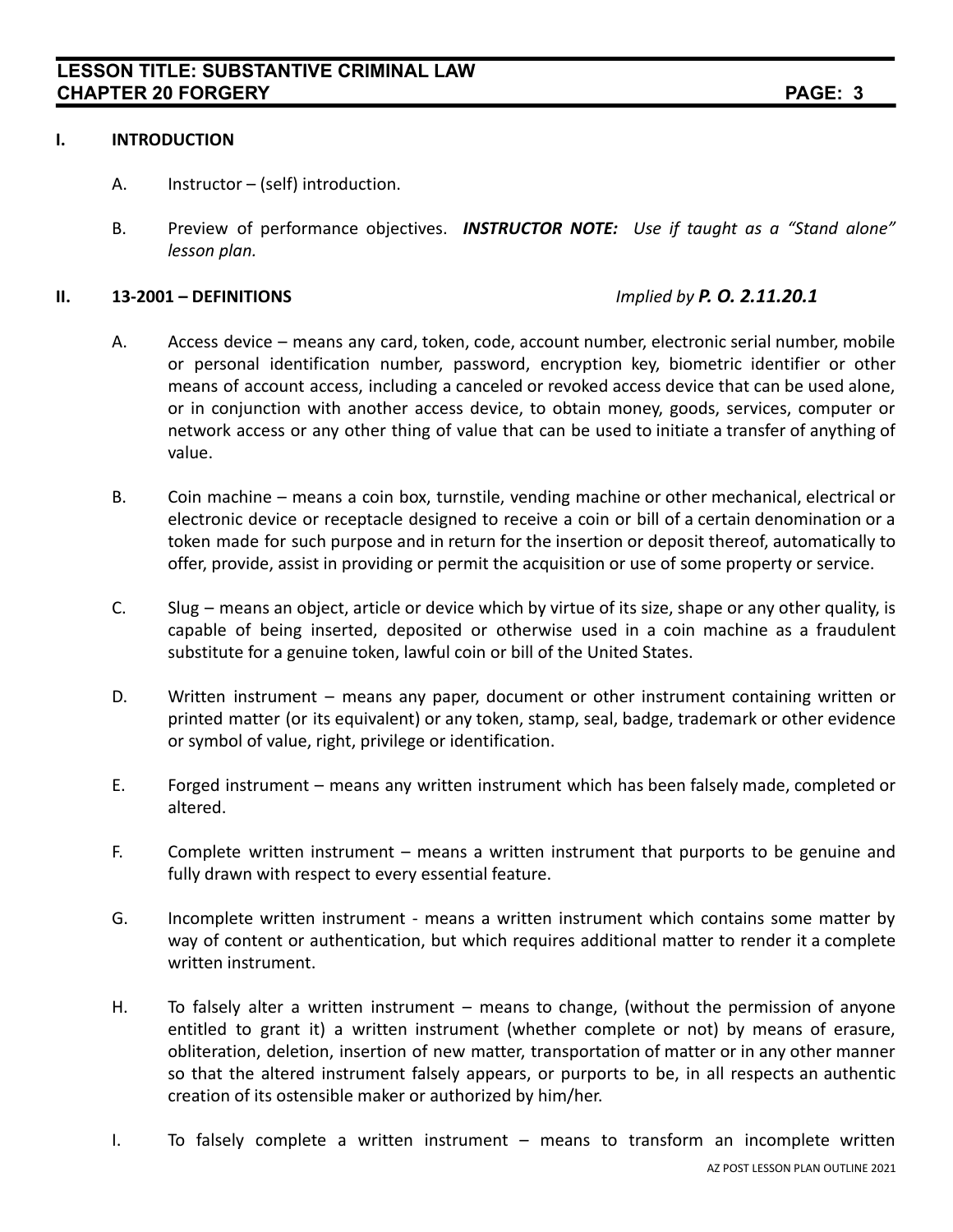instrument into a complete one by adding, inserting or changing matter without the permission of anyone entitled to grant it so that the complete written instrument falsely appears, or purports to be, in all respects an authentic creation of its ostensible maker or authorized by him/her.

- J. To falsely make a written instrument means to make or draw a complete or incomplete written instrument which purports to be an authentic creation of its ostensible maker, but which is not either because the ostensible maker is fictitious or because, if real, he/she did not authorize the making or drawing of such written instrument.
- K. The terms "falsely make," "falsely complete" and "falsely alter" are key terms which collectively constitute the crime of forgery.
- L. In a sense, these comprise five (5) concepts rather than three (3) because "making" and "altering" have slightly different connotations with respect to "complete" instruments on the one hand and "incomplete" ones on the other.
- M. In brief, one commits forgery by committing any of the following acts:
	- 1. Falsely making a complete written instrument.
	- 2. Falsely making an incomplete written instrument.
	- 3. Falsely completing an incomplete written instrument.
	- 4. Falsely altering a complete written instrument.
	- 5. Falsely altering an incomplete written instrument.
- N. The meanings of these five (5) concepts can be illustrated by using a hypothetical situation.
- O. Assume that salary checks are drawn by T, the treasurer, though not signed by him/her and each employee customarily obtains his/her check from T in that form and then takes it to P, the president, for his/her signature as a drawer.
	- 1. E, an employee, simulating the handwriting of both T and P and not having authority of either, draws up in its entirety a purportedly authentic corporate check payable to himself/herself and tries to cash it.
	- 2. E has falsely made a complete written instrument.
	- 3. E, simulating T's handwriting, draws an incomplete check payable to himself/herself in T's customary manner and representing it as T's act, presents it to P for his/her signature.
	- 4. E has falsely made an incomplete written instrument.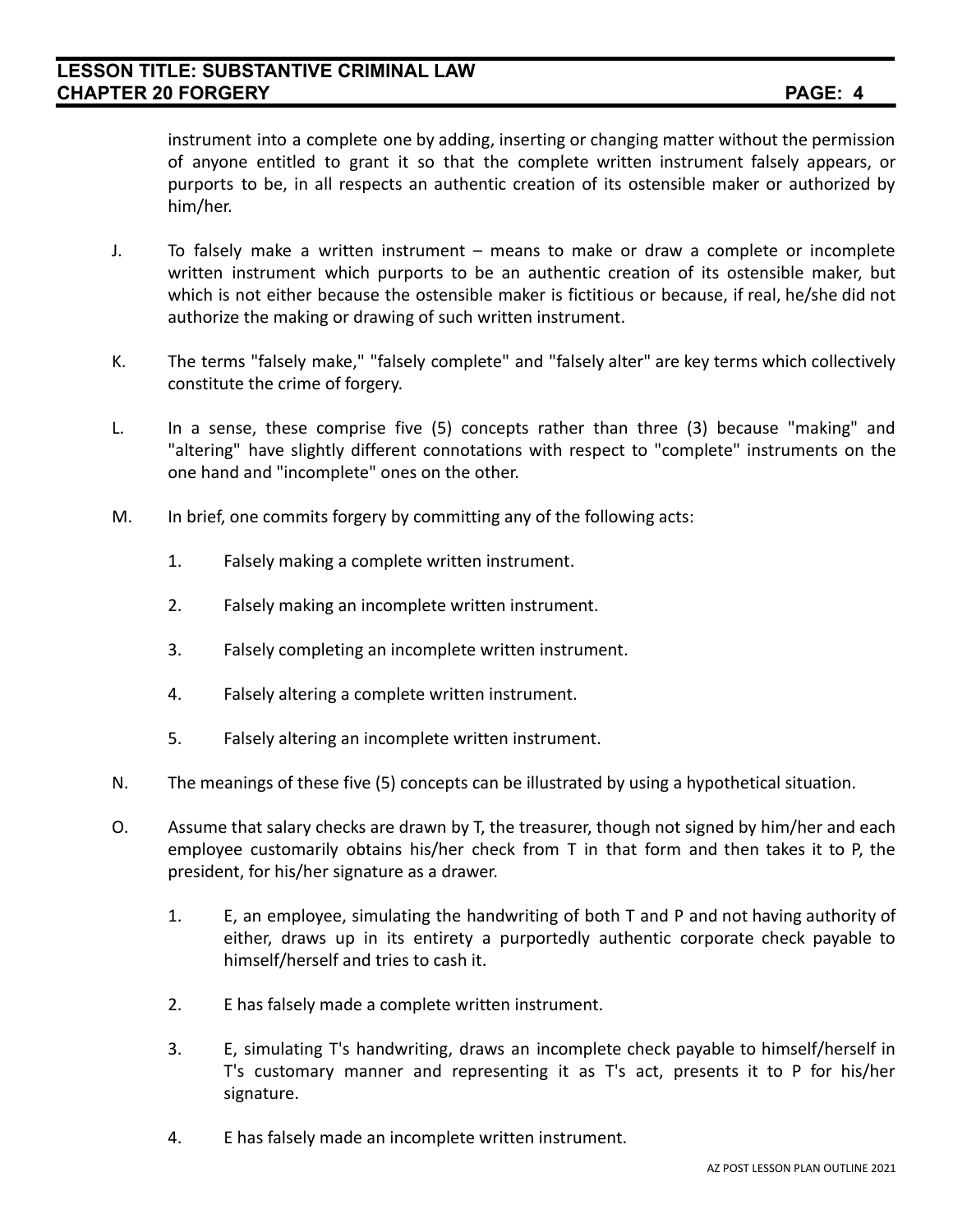- 5. E properly obtains his/her incomplete salary check from T, but E signs P's name to it without permission and tries to cash it.
- 6. E has falsely completed an incomplete written instrument.
- 7. E properly obtains his/her incomplete check from T and properly obtains P's signature, but then raises the amount and tries to cash it.
- 8. E has falsely altered a complete written instrument.
- 9. E properly obtains his/her incomplete check from T, but then raises the amount and presents it to P for his/her signature.
- 10. E has falsely altered an incomplete written instrument.
- P. Personal identifying information means a name, electronic identifier or screen name, biometric identifier, driver's license number, access device, residence or mailing address, telephone number, employer number, student number, military identification number, social security number, birth date, savings or checking account number, charge card or debit card number, mother's maiden name, fingerprint, retinal image, image of the iris or professional license number.

## **III. 13-2002 – FORGERY** *P. O. 2.11.20.2A*

- A. A person commits forgery if, with intent to defraud, such person:
	- 1. Falsely makes, completes or alters a written instrument; or
	- 2. Knowingly possesses a forged instrument; or
	- 3. Offers or presents, whether accepted or not, a forged instrument or one which contains false information.
- B. Forgery is a felony.

### **IV. 13-2003 – CRIMINAL POSSESSION OF A FORGERY DEVICE** *P. O. 2.11.20.1*

- A. A person commits criminal possession of a forgery device if such person:
	- 1. Makes or possesses with knowledge of its character any plate, die or other device, apparatus, equipment software, access device, article, material, good, property or supply specifically designed or adapted for use in forging written instruments.
	- 2. Makes or possesses any device, apparatus, equipment software, access device, article, material, goods, property or supply adaptable for use in forging written instruments with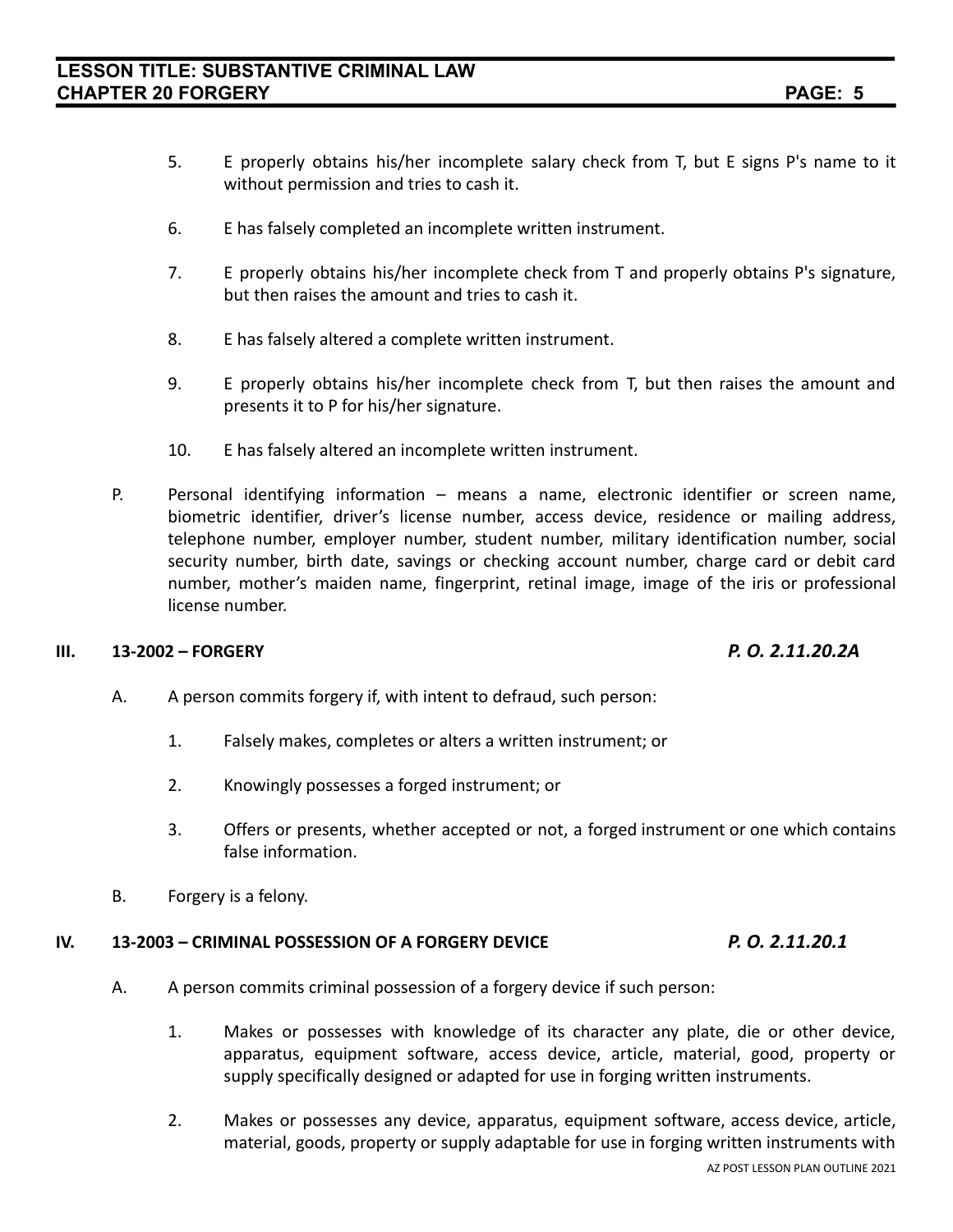intent to use it or to aid or permit another to use it for purposes of forgery.

B. Violation of A (1) is a felony, violation of A (2) is a felony offense.

### **V. 13-2004 – CRIMINAL SIMULATION** *P. O. 2.11.20.1*

- A. A person commits criminal simulation if, with intent to defraud, such person makes, alters or presents or offers (whether accepted or not) any object so that it appears to have an antiquity, rarity, source, authorship or value that it does not, in fact, possess.
- B. Generally, this paragraph addresses the problems of forged art treasures or the sale of faked antiques or rare natural objects. It requires the intent to defraud.
- C. This is a felony.

# **VI. 13-2005 – OBTAINING A SIGNATURE BY DECEPTION** *P. O. 2.11.20.1*

- A. A person commits obtaining a signature by deception if, with intent to defraud, such person obtains the signature of another person to a written instrument by knowingly misrepresenting or omitting any fact material to the instrument or transaction.
- B. This is a misdemeanor violation.

# **VII. 13-2006 – CRIMINAL IMPERSONATION** *P. O. 2.11.20.1*

- A. A person commits criminal impersonation by:
	- 1. Assuming a false identity with the intent to defraud another; or
	- 2. Pretending to be a representative of some person or organization with the intent to defraud; or
	- 3. Pretending to be, or assuming a false identity of, an employee or a representative of some person or organization with the intent to induce another person to provide or allow access to property. *INSTRUCTOR NOTE: This does NOT include peace officers acting in the performance of their duties.*
- B. The student should take care and NOT confuse this with A.R.S. §13-2406, Impersonating a Public Servant.
- C. This statute, A.R.S. §13-2006, would cover Mr. X going door to door collecting for the March of Dimes and presenting himself as a representative of that organization, but actually keeping the money for himself.
- D. Criminal impersonation is a felony.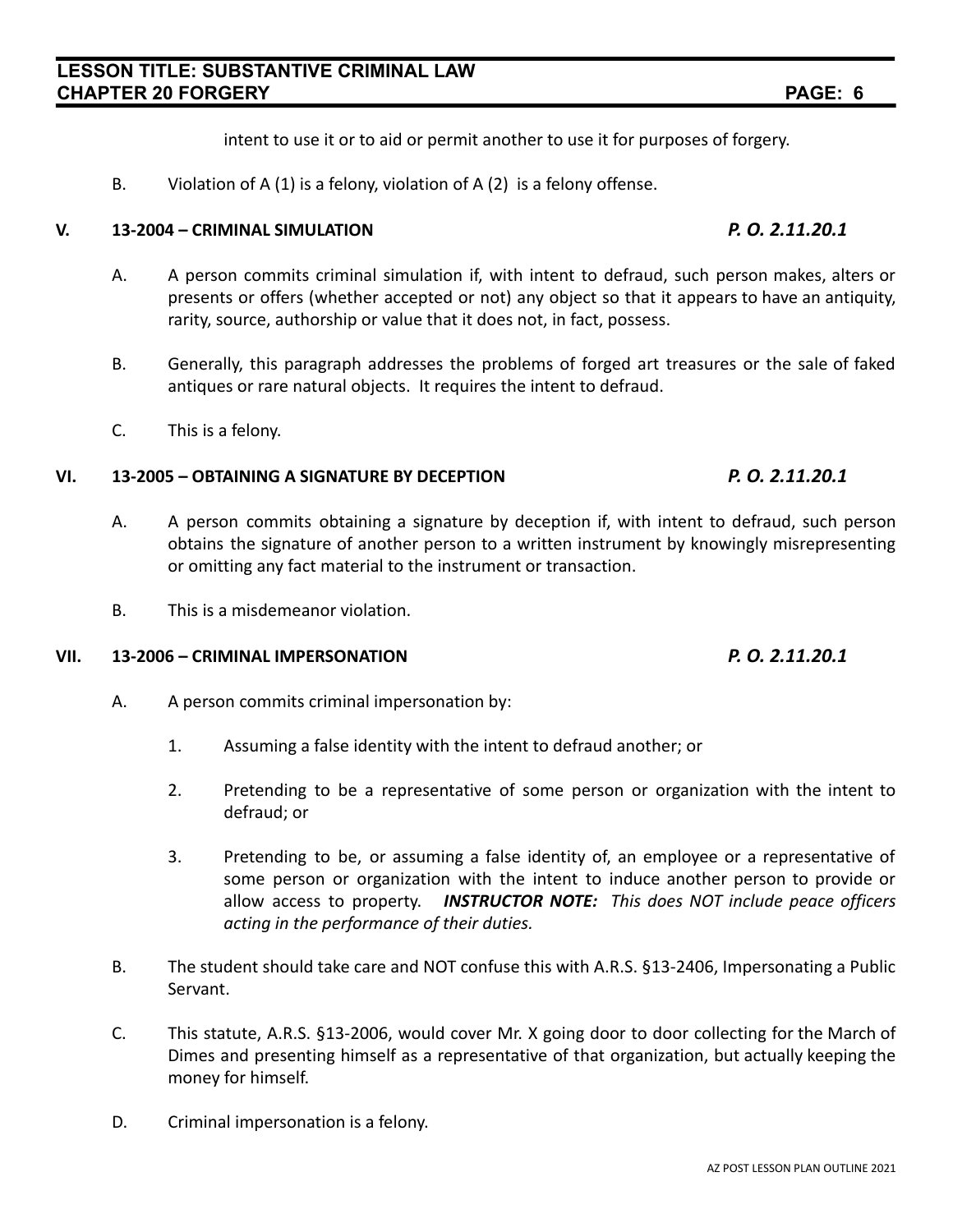# **LESSON TITLE: SUBSTANTIVE CRIMINAL LAW CHAPTER 20 FORGERY PAGE: 7**

# **VIII. 13-2007 – UNLAWFUL USE OF SLUGS** *P. O. 2.11.20.1*

- A. A person commits unlawful use of a slug if:
	- 1. With intent to defraud the supplies of property or a service sold or offered by means of a coin machine, such person inserts, deposits or otherwise uses a slug in such machine; or
	- 2. Such a person makes, possesses, offers for sale or disposes of a slug with intent to enable a person to use it fraudulently in a coin machine.
- B. Unlawful use of slugs is a misdemeanor offense.

# **IX. 13-2008 – TAKING THE IDENTITY OF ANOTHER PERSON** *P. O. 2.11.20.1*

- A. A person commits taking the identity of another person or entity if the person knowingly takes, purchases, manufactures, records, possesses or uses any personal identifying information or entity identifying information of another person or entity, including a real or fictitious person or entity, without the consent of that other person or entity, with the intent to obtain or use the other person's or entity's identity for any unlawful purpose or to cause loss to a person or entity whether or not the person or entity actually suffers any economic loss as a result of the offense, or with the intent to obtain or continue employment.
- B. On the request of a person or entity, a peace officer in any jurisdiction in which an element of an offense under this section is committed, a result of an offense under this section occurs or the person or entity whose identity is taken or accepted resides or is located shall take a report. The peace officer may provide a copy of the report to any other law enforcement agency that is located in a jurisdiction in which a violation of this section occurred.
- C. If a defendant is alleged to have committed multiple violations of this section within the same county, the prosecutor may file a complaint charging all of the violations and any related charges under other sections that have not been previously filed in the justice of the peace precinct in which the greatest number of violations are alleged to have occurred.
- D. Taking the identity of another person or entity or knowingly accepting the identity of another person is a felony. *INSTRUCTOR NOTE: 13-2008 does not apply to a violation of 4-241 by a person under 21 years of age.*

# **X. 13-2009 – AGGRAVATED TAKING THE IDENTITY OF ANOTHER PERSON** *P. O. 2.11.20.1*

- A. Person commits taking the identity of another person or entity if the person knowingly takes, purchases, manufactures, records, possesses or uses any personal identifying information or entity identifying information of either:
	- 1. Three or more other person or entities, including real or fictitious persons or entities, without the consent of the other persons' or entities' identities for any unlawful purpose or to cause loss to the persons or entities whether or not the persons or entities.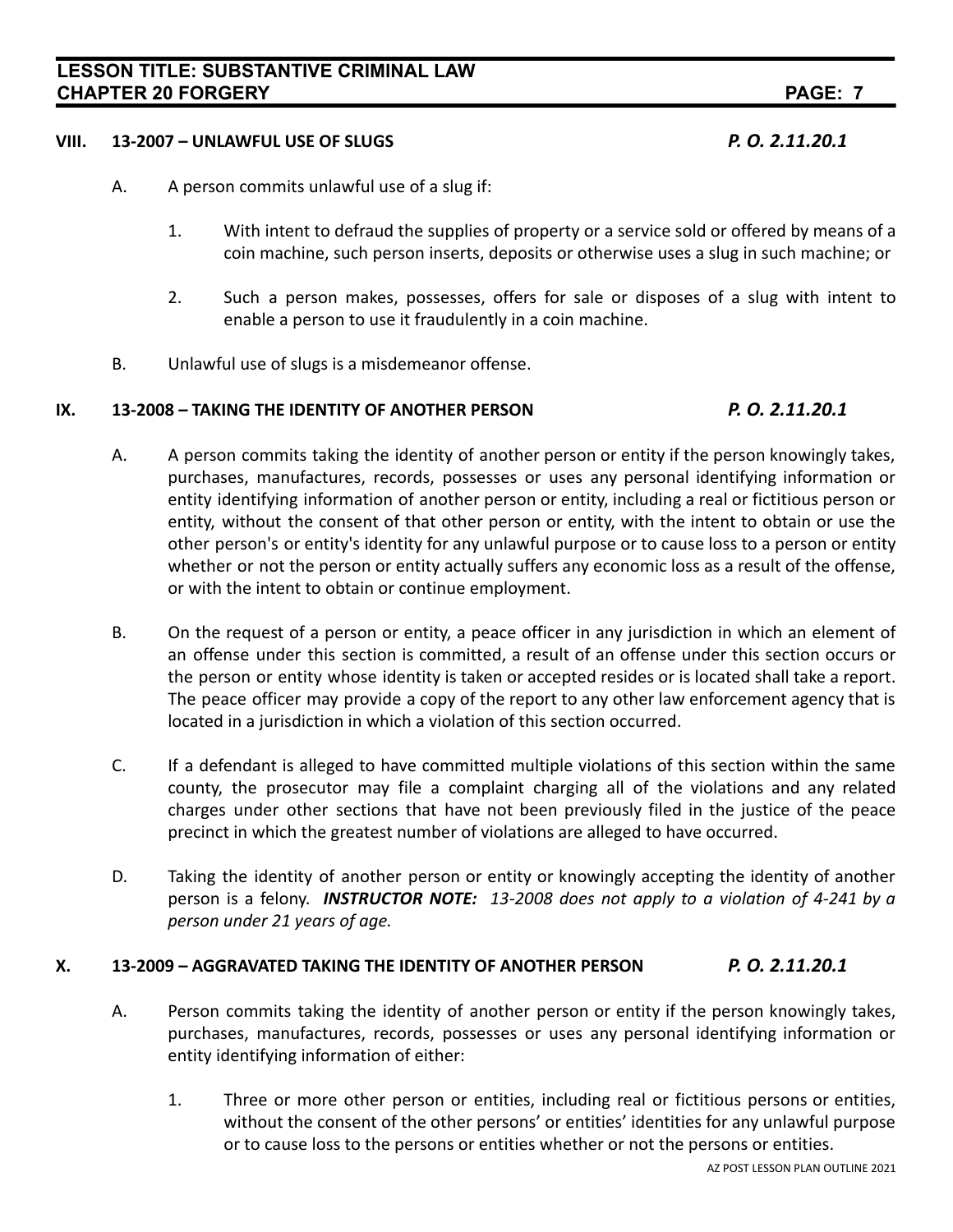- 2. Another person or entity, including a real or fictitious person or entity, without the consent of that other person or entity, with the intent to obtain or use the other person's or entity's identity for any unlawful purpose and causes another person or entity to suffer an economic loss of three thousand dollars or more.
- 3. Another person, including a real or fictitious person, with the intent to obtain employment.
- B. A person commits knowingly accepting the identity of another person if the person, in hiring an employee, knowingly does both of the following:
	- 1. Accepts any personal identifying information of another person from an individual and knows that the individual is not the actual person identified by that information.
	- 2. Uses that identity information for the purpose of determining whether the individual who presented that identity information has the legal right or authorization under federal law to work in the United States as described and determined under the processes and procedures under 8 United States Code Section 1324a.
- C. Aggravated taking the identity of another person or entity is a class 3 felony. *INSTRUCTOR NOTE: 13-2009 does not apply to a violation of 4.241 by a person under 21 years of age.*

## **XI. 13-2010. TRAFFICKING IN THE IDENTITY OF ANOTHER PERSON OR ENTITY; CLASSIFICATION**

- A. A person commits trafficking in the identity of another person or entity if the person knowingly sells, transfers or transmits any personal identifying information or entity identifying information of another person or entity, including a real or fictitious person or entity, without the consent of the other person or entity for any unlawful purpose or to cause loss to the person or entity whether or not the other person or entity actually suffers any economic loss, or allowing another person to obtain or continue employment.
- B. Trafficking in the identity of another person or entity is a class 2 felony.

### **XII. ADMISSION TICKETS; FRAUDULENT CREATION OR POSSESSION**

- A. It is unlawful for a person, with intent to defraud, to forge, alter or possess any ticket, token or paper that is designed for admission to or for the rendering of services by any sports, amusement, concert or other facility that offers services to the general public.
- B. A person who violates this section is guilty of a misdemeanor. *INSTRUCTOR NOTE: 13-2010 deos not apply to a violation of 4-241 by a person under 21 years of age.*

### **XIII. CONCLUSION**

A. Review of performance objectives.